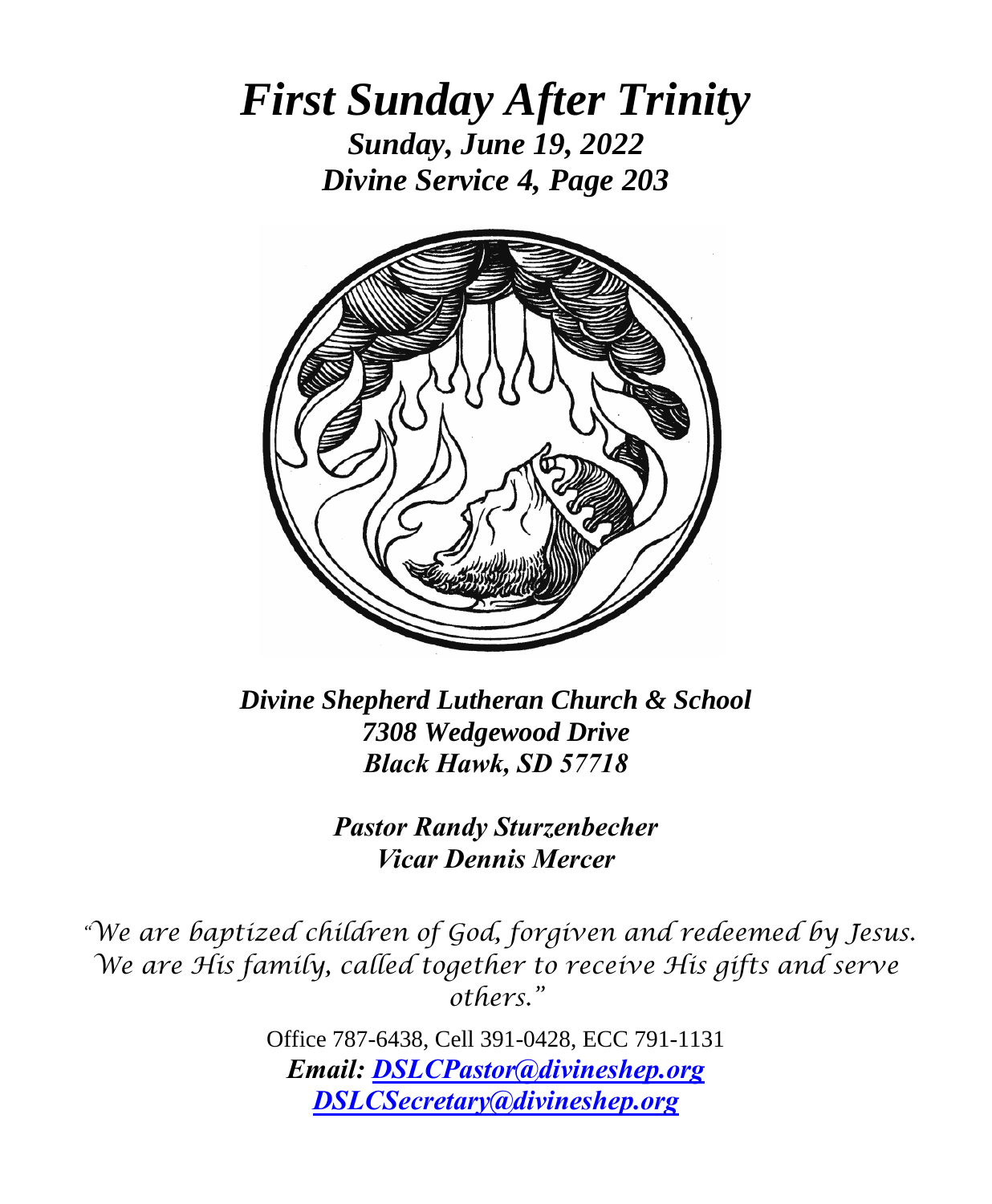#### **Greetings to all in the Name of the Risen Lord!**

May our worship this glorious morning celebrate the joy and hope, peace and presence, of our Lord Jesus Christ, raised to life for us. We welcome all, especially our guests. If you do not have a church home please consider Divine Shepherd. We would love to have you as part of our family. Please take a minute and sign our guest book.

#### **A prayer before Worship**

This is the day you have made, O Lord Jesus, a day of new life and eternal celebration! The stone is moved; death is defeated; heaven is open. As Your disciples first saw and believed Your victory over the tomb, so give us joy in the promise You made and keep for us: because You live, we live also! Amen.

#### **The Lord's Supper**

The Lord's Supper is celebrated by us this morning in the confession and gladness that, as our Lord says, He gives into our mouth not only bread and wine but His very body and blood to eat and drink for the forgiveness of sins and to strengthen our union with Him and with one another. Our Lord Jesus invites to His table those who trust His Words, repent of all sin, and set aside any refusal to forgive and love as He forgives and loves us, that they may show forth His death until He comes.



Whoever, therefore, eats the bread or drinks the blood of the Lord in an unworthy manner will be guilty concerning the body and blood of the Lord. (1 Cor 11:28 ESV) Holy Communion is a confession of the faith which is confessed at this altar. Any who are not yet instructed, in doubt, or hold a confession differing from that of the Holy Scriptures, this congregation, and the Lutheran Church~Missouri Synod, and yet desire to receive the sacrament, are asked to speak with Pastor Sturzenbecher.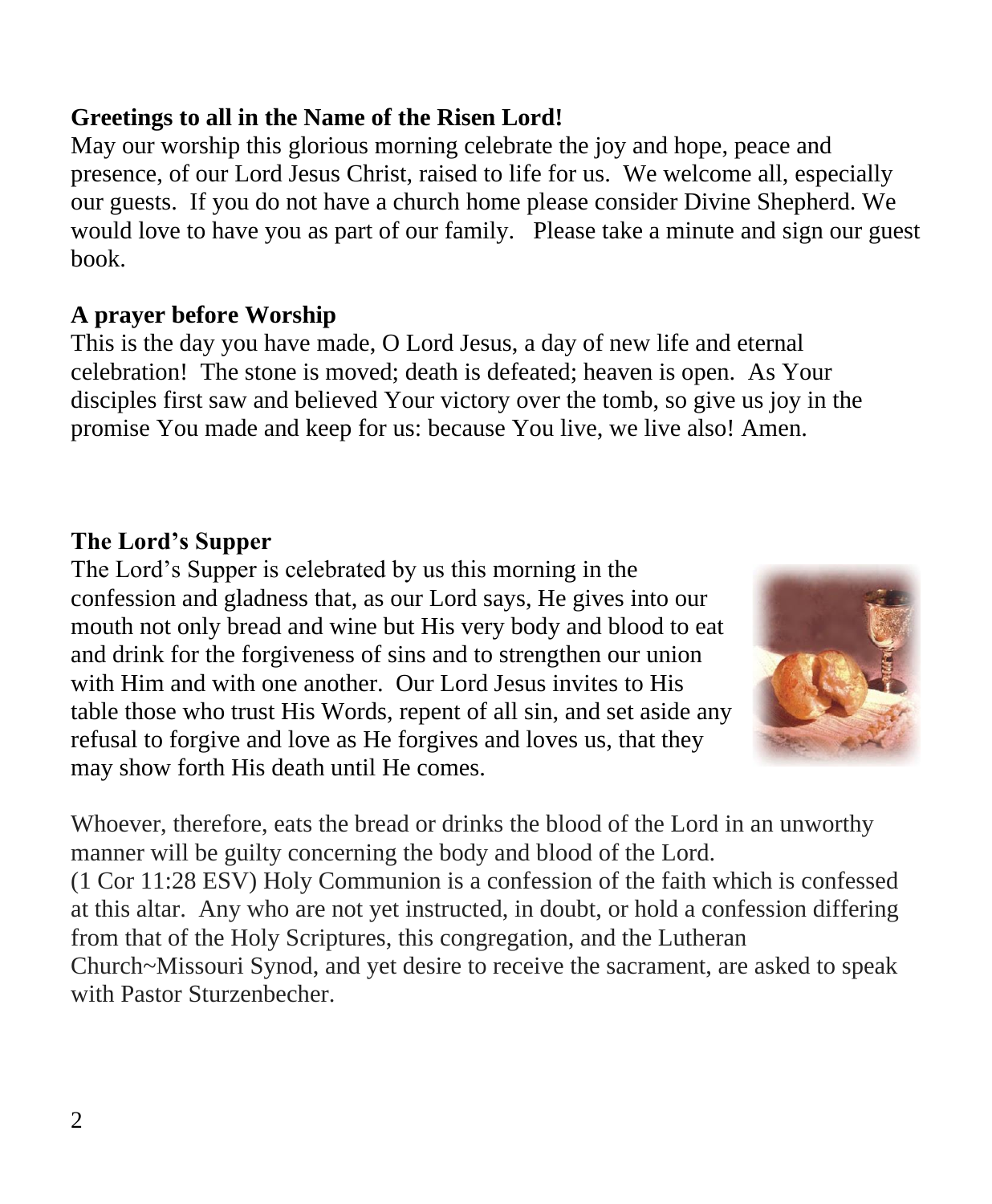#### **907 God Himself Is Present**

1 God Himself is present: Let us now adore Him And with awe appear before Him. God is in His temple; All within keep silence; Humbly kneel in deepest rev'rence. He alone On His throne Is our God and Savior; Praise His name forever! 2 God Himself is present: Hear the harps resounding;

 See the hosts the throne surrounding. "Holy, holy, holy!" Hear the hymn ascending, Songs of saints and angels blending. Bow Your ear To us here: Hear, O Christ, the praises

That Your Church now raises.

3 Fount of ev'ry blessing, Purify my spirit, Trusting only in Your merit. Like the holy angels, Worshiping before You, May I ceaselessly adore You. Let Your will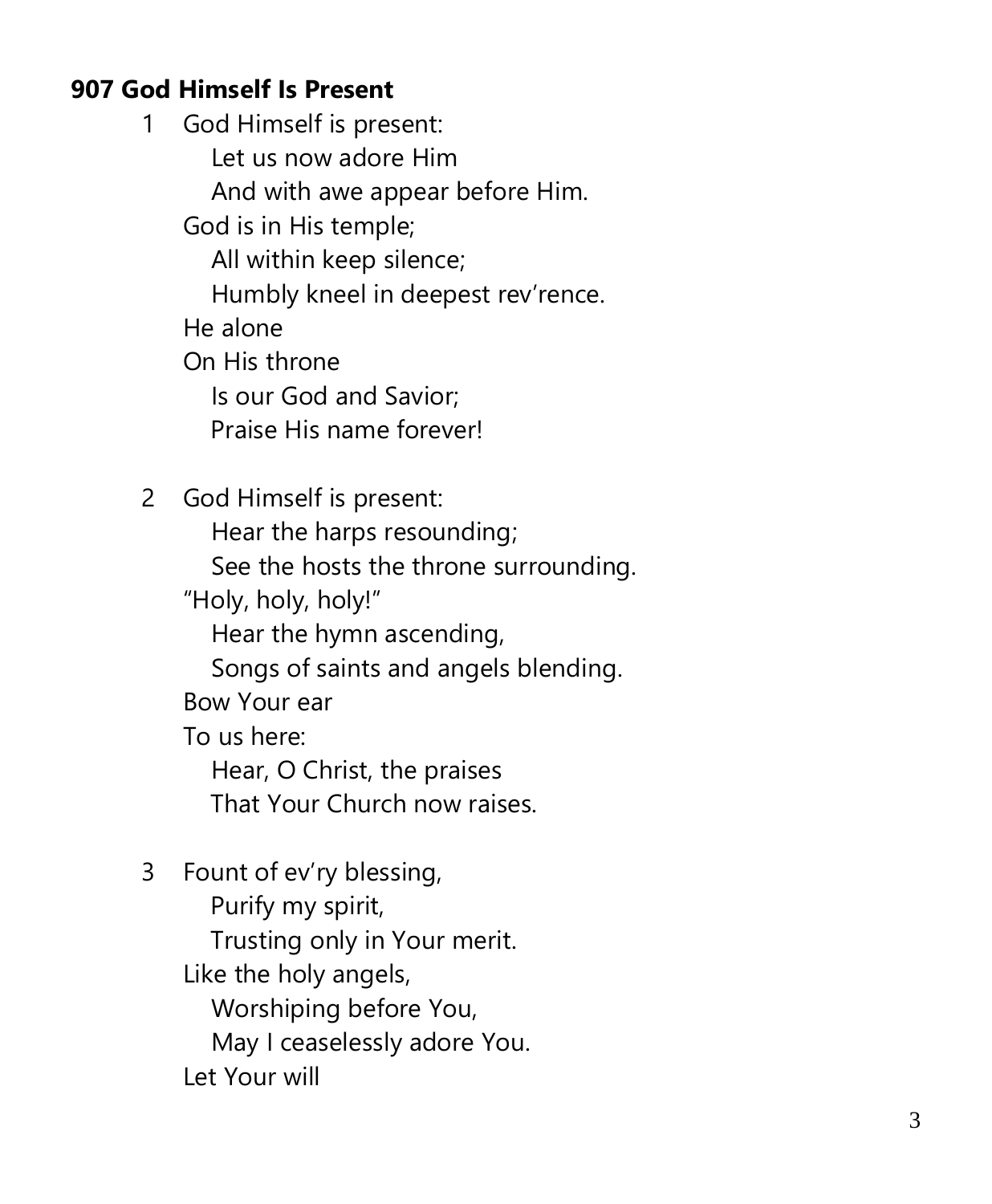Ever still Rule Your Church terrestrial As the hosts celestial.

# **Confession & Absolution**

- P In the name of the Father and of the + Son and of the Holy Spirit.
- C **Amen.**
- P Our help is in the name of the Lord,
- C **who made heaven and earth.**
- P If You, O Lord, kept a record of sins, O Lord, who could stand?
- C **But with You there is forgiveness; therefore You are feared.**
- P Since we are gathered to hear God's Word, call upon Him in prayer and praise, and receive the body and blood of our Lord Jesus Christ in the fellowship of this altar, let us first consider our unworthiness and confess before God and one another that we have sinned in thought, word, and deed, and that we cannot free ourselves from our sinful condition. Together as His people let us take refuge in the infinite mercy of God, our heavenly Father, seeking His grace for the sake of Christ, and saying: God, be merciful to me, a sinner.
	- C **Almighty God, have mercy upon us, forgive us our sins, and lead us to everlasting life. Amen.**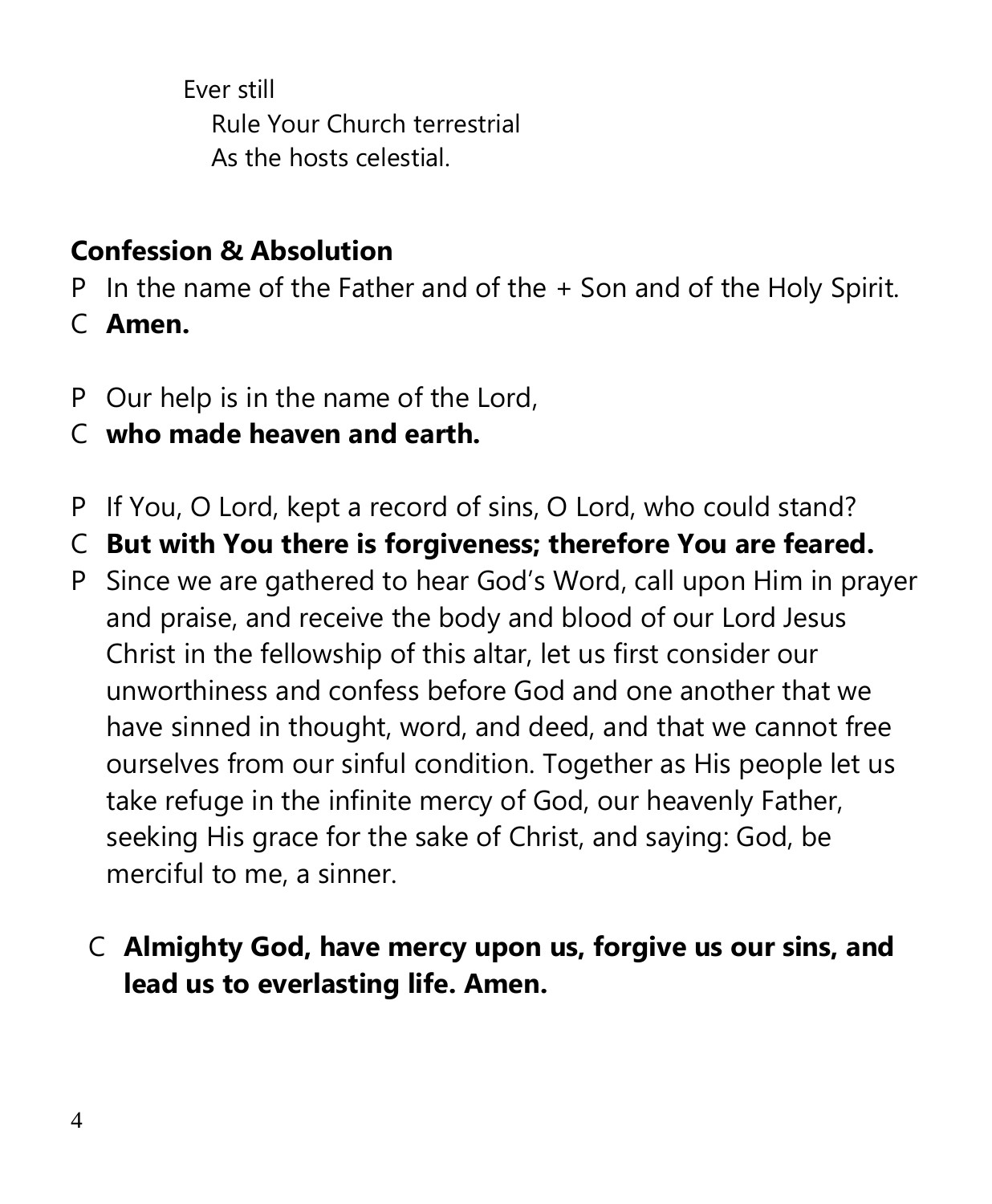- P Almighty God in His mercy has given His Son to die for you and for His sake forgives you all your sins. As a called and ordained servant of Christ, and by His authority, I therefore forgive you all your sins in the name of the Father and of the + Son and of the Holy Spirit.
- C **Amen.**



[O Lord,] I have trusted in your | steadfast love;\* my heart shall rejoice in your sal- | vation.

## **I will sing | to the LORD,\***

## **because he has dealt bountifully | with me.**

How long, O LORD? Will you forget me for- | ever?\* How long will you hide your | face from me?

## **How long must I take counsel in my soul and have sorrow in my heart | all the day?\***

## **How long shall my enemy be exalted | over me?** Consider and answer me, O | LORD my God;\* light up my eyes, lest I sleep the  $|$  sleep of death, **lest my enemy say, "I have prevailed | over him,"\* lest my foes rejoice because I am | shaken. Glory be to the Father and | to the Son**\* **and to the Holy | Spirit; as it was in the be- | ginning,**\* **is now, and will be forever. | Amen.** [O Lord,] I have trusted in your | steadfast love;\*

my heart shall rejoice in your sal- | vation.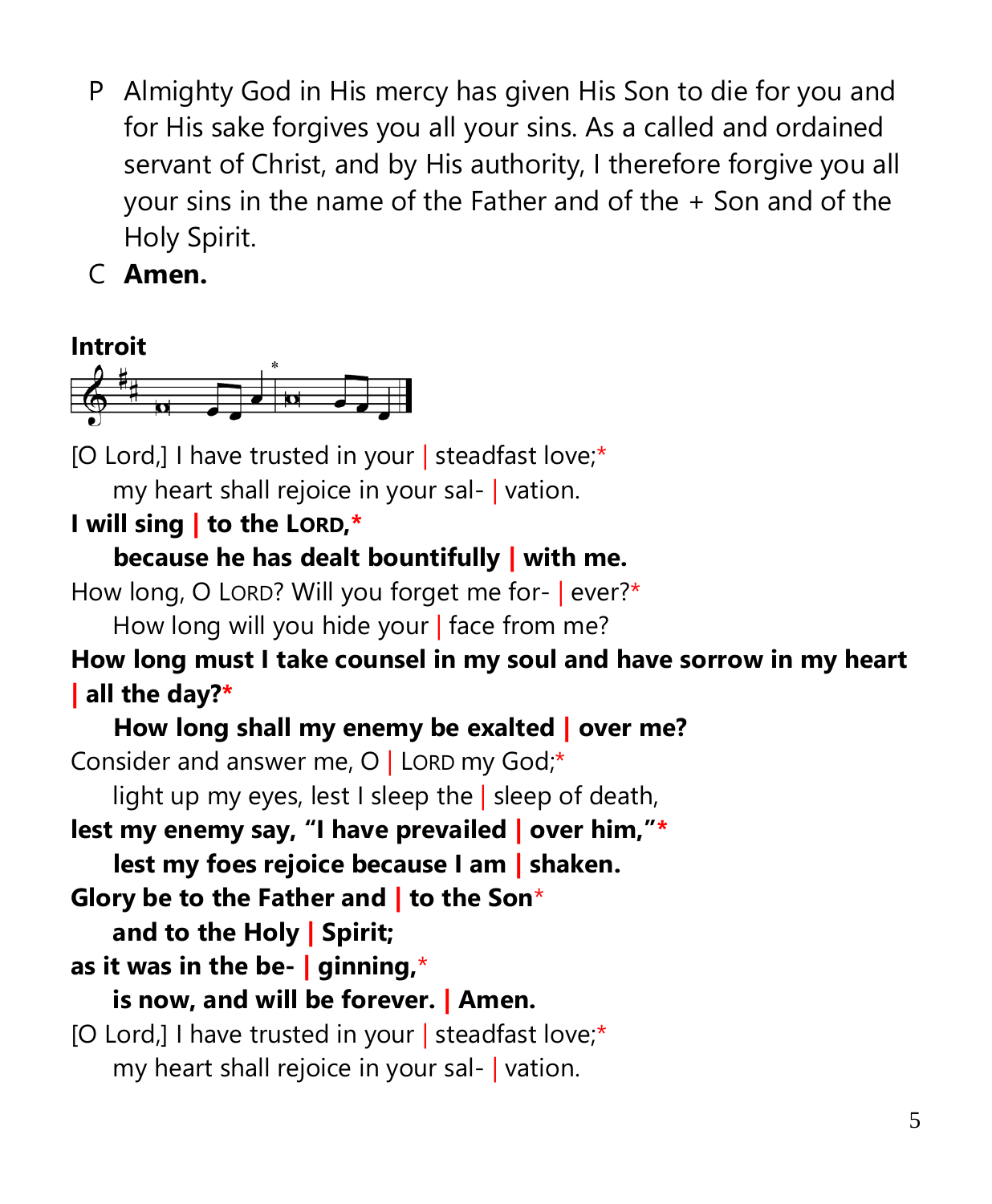**I will sing | to the LORD,\* because he has dealt bountifully | with me.**



## **Salutation and Collect of the Day**

#### **Old Testament Reading** *Genesis 15:1–6*

<sup>1</sup> After these things the word of the LORD came to Abram in a vision: "Fear not, Abram, I am your shield; your reward shall be very great." <sup>2</sup>But Abram said, "O Lord GOD, what will you give me, for I continue childless, and the heir of my house is Eliezer of Damascus?" <sup>3</sup>And Abram said, "Behold, you have given me no offspring, and a member of my household will be my heir." <sup>4</sup>And behold, the word of the LORD came to him: "This man shall not be your heir; your very own son shall be your heir." <sup>5</sup>And he brought him outside and said, "Look toward heaven, and number the stars, if you are able to number them." Then he said to him, "So shall your offspring be."  $6$ And he believed the LORD, and he counted it to him as righteousness.

## **Catechetical Review**

## **The First Commandment**

6 **You shall have no other gods. What does this mean? We should fear, love, and trust God above all things. What does it mean to fear God above all things? It means to take God seriously as our Creator and Judge. He means what He says when He threatens to punish those**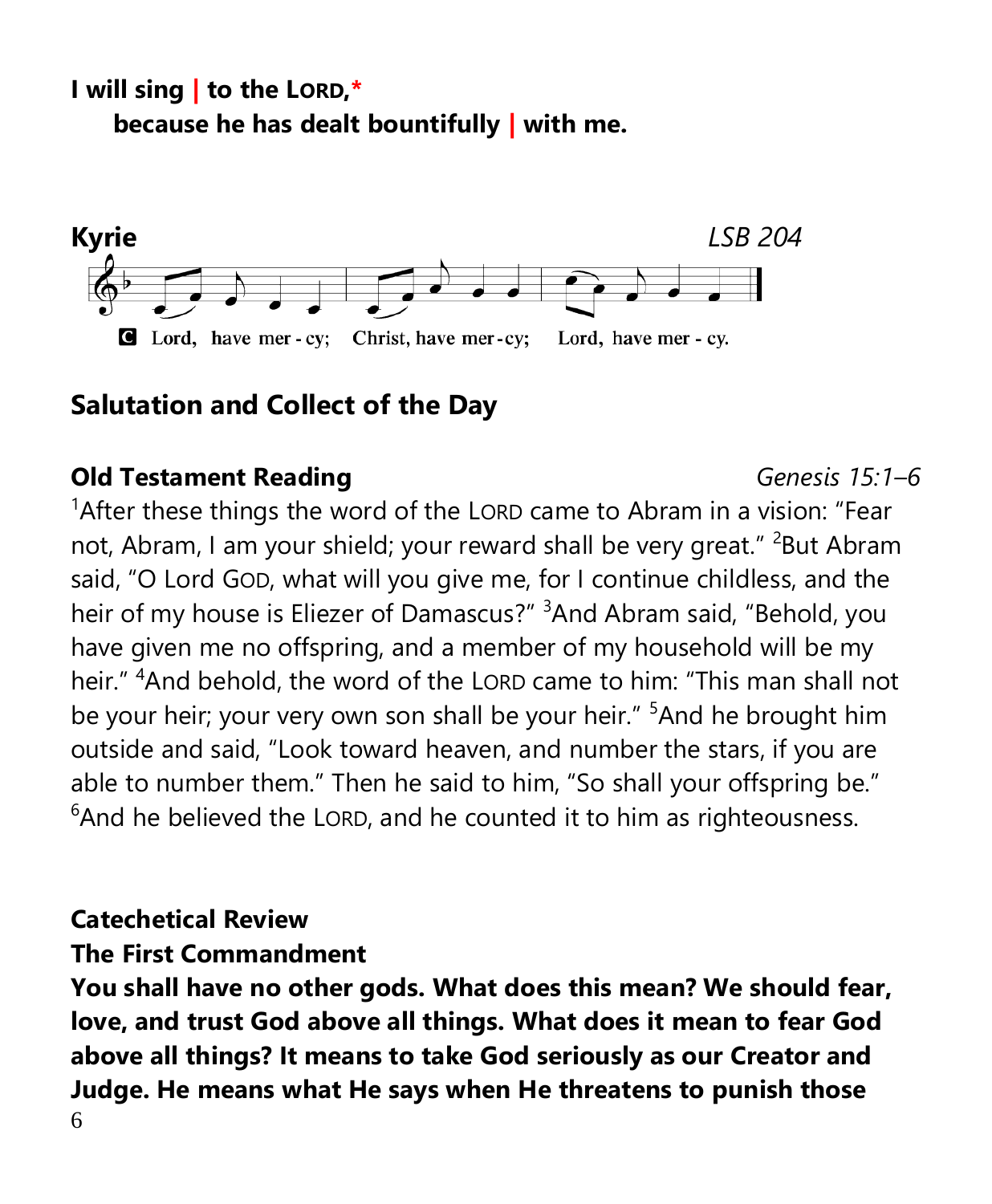**who disobey. Proverbs 8:13 The fear of the Lord is hatred of evil. Matthew 10:28 And do not fear those who kill the body but cannot kill the soul. Rather fear Him who can destroy both soul and body in hell.**

**Epistle** *1 John 4:16–21*

 $16$ So we have come to know and to believe the love that God has for us. God is love, and whoever abides in love abides in God, and God abides in him. <sup>17</sup>By this is love perfected with us, so that we may have confidence for the day of judgment, because as he is so also are we in this world.  $18$ There is no fear in love, but perfect love casts out fear. For fear has to do with punishment, and whoever fears has not been perfected in love. <sup>19</sup>We love because he first loved us. <sup>20</sup>If anyone says, "I love God," and hates his brother, he is a liar; for he who does not love his brother whom he has seen cannot love God whom he has not seen.  $21$ And this commandment we have from him: whoever loves God must also love his brother.

**HHoly Gospel** *Luke 16:19–31*

 $19$ [Jesus said:] "There was a rich man who was clothed in purple and fine linen and who feasted sumptuously every day.  $20$ And at his gate was laid a poor man named Lazarus, covered with sores, <sup>21</sup>who desired to be fed with what fell from the rich man's table. Moreover, even the dogs came and licked his sores. <sup>22</sup>The poor man died and was carried by the angels to Abraham's side. The rich man also died and was buried,  $23$  and in Hades, being in torment, he lifted up his eyes and saw Abraham far off and Lazarus at his side. <sup>24</sup>And he called out, 'Father Abraham, have mercy on me, and send Lazarus to dip the end of his finger in water and cool my tongue, for I am in anguish in this flame.<sup>' 25</sup>But Abraham said, 'Child, remember that you in your lifetime received your good things, and Lazarus in like manner bad things; but now he is comforted here, and you are in anguish.  $26$ And besides all this, between us and you a great chasm has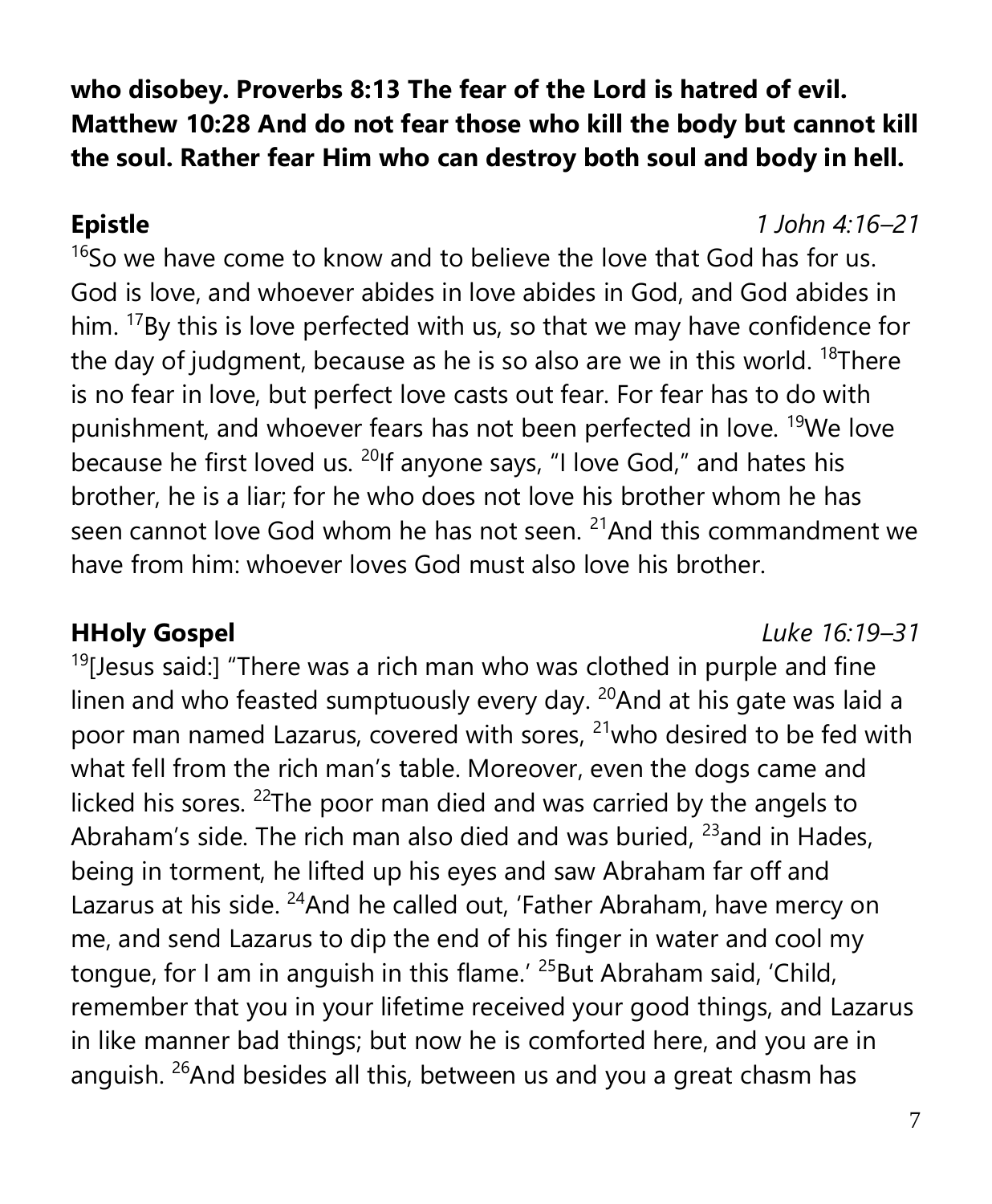been fixed, in order that those who would pass from here to you may not be able, and none may cross from there to us.<sup>' 27</sup>And he said, 'Then I beg you, father, to send him to my father's house— $^{28}$  for I have five brothers so that he may warn them, lest they also come into this place of torment.'  $29$ But Abraham said, 'They have Moses and the Prophets; let them hear them.' <sup>30</sup>And he said, 'No, father Abraham, but if someone goes to them from the dead, they will repent.<sup>' 31</sup>He said to him, 'If they do not hear Moses and the Prophets, neither will they be convinced if someone should rise from the dead.'"

#### **Nicene Creed**

#### **700 Love Divine, All Loves Excelling**

- 1 Love divine, all loves excelling, Joy of heav'n, to earth come down! Fix in us Thy humble dwelling, All Thy faithful mercies crown. Jesus, Thou art all compassion, Pure, unbounded love Thou art; Visit us with Thy salvation, Enter ev'ry trembling heart.
- 2 Breathe, O breathe Thy loving Spirit Into ev'ry troubled breast; Let us all in Thee inherit; Let us find Thy promised rest. Take away the love of sinning; Alpha and Omega be; End of faith, as its beginning, Set our hearts at liberty.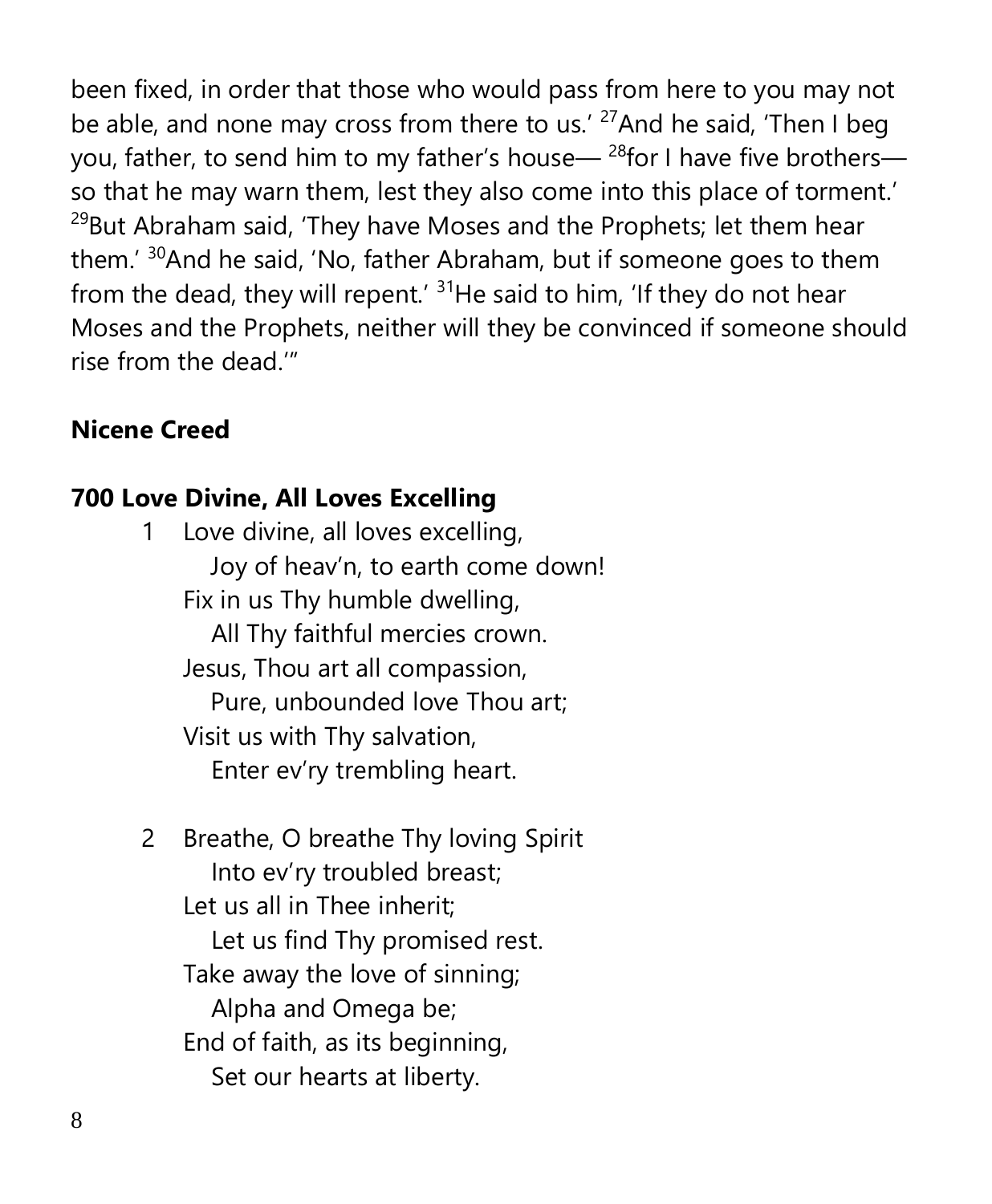3 Come, Almighty, to deliver; Let us all Thy life receive; Suddenly return, and never, Nevermore Thy temples leave. Thee we would be always blessing, Serve Thee as Thy hosts above, Pray and praise Thee without ceasing, Glory in Thy perfect love.

4 Finish then Thy new creation, Pure and spotless let us be; Let us see Thy great salvation Perfectly restored in Thee, Changed from glory into glory, Till in heav'n we take our place, Till we cast our crowns before Thee, Lost in wonder, love, and praise! Text: Charles Wesley, 1707–88 Text: Public domain

# **Sermon Prayer of the Church "Hear Our Prayer" Offering**

## **Service of the Sacrament**

## **Preface** *LSB 208*

- P The Lord be with you.
- C **And also with you.**
- P Lift up your hearts.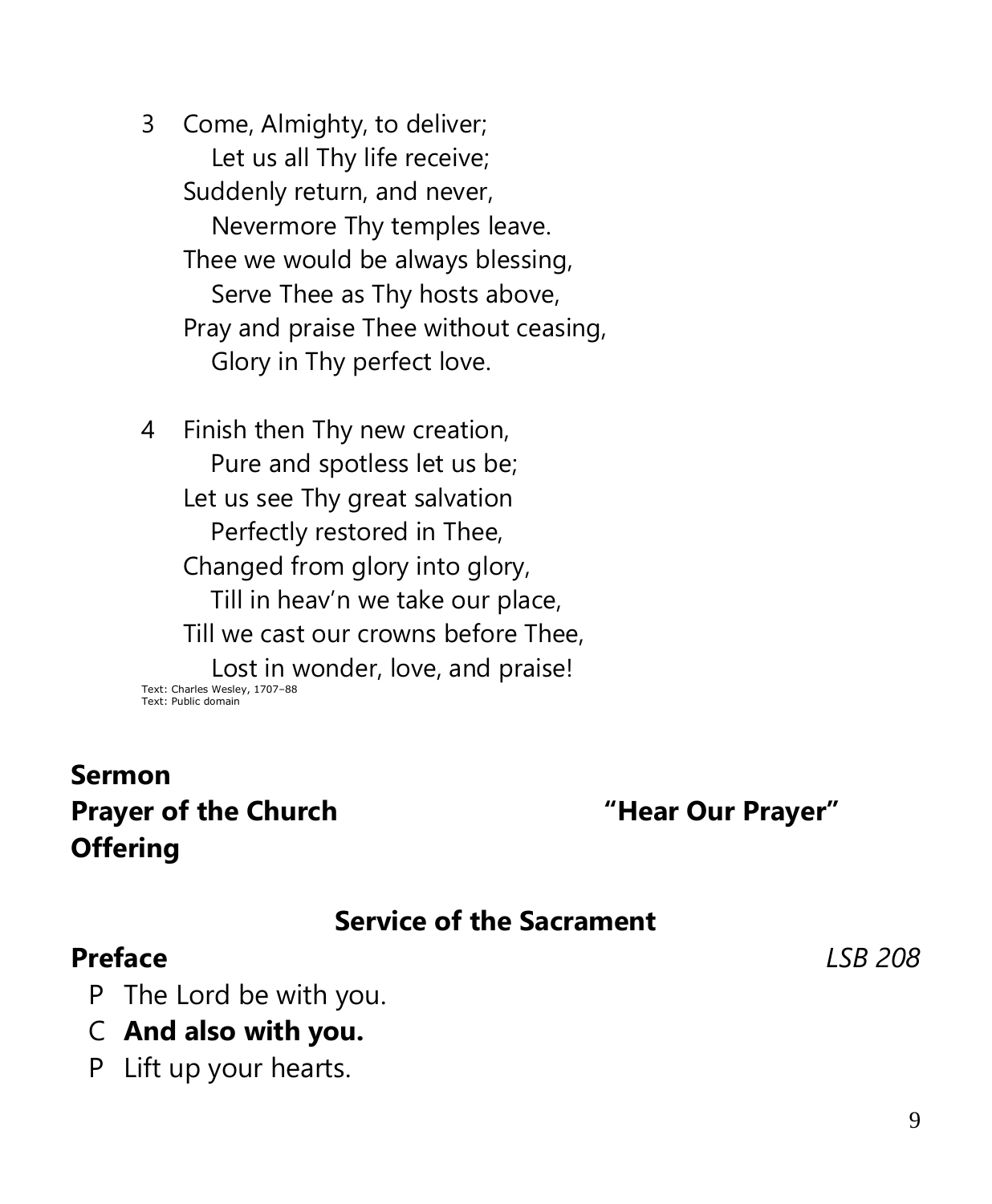- C **We lift them to the Lord.**
- P Let us give thanks to the Lord our God.
- C **It is right to give Him thanks and praise.**

## **Sanctus** *LSB 208*

 C **Holy, holy, holy Lord God of Sabaoth adored; Heav'n and earth with full acclaim shout the glory of Your name. Sing hosanna in the highest, sing hosanna to the Lord; Truly blest is He who comes in the name of the Lord!** Text: Stephen P. St

# **Prayer of Thanksgiving**

#### **Lord's Prayer**

 **Our Father who art in heaven, hallowed be Thy name, Thy kingdom come, Thy will be done on earth as it is in heaven; give us this day our daily bread; and forgive us our trespasses as we forgive those who trespass against us; and lead us not into temptation, but deliver us from evil. For Thine is the kingdom and the power and the glory forever and ever. Amen**

## **The Words of Our Lord**

## **Pax Domini**

- P The peace of the Lord be with you always.
- C **Amen.**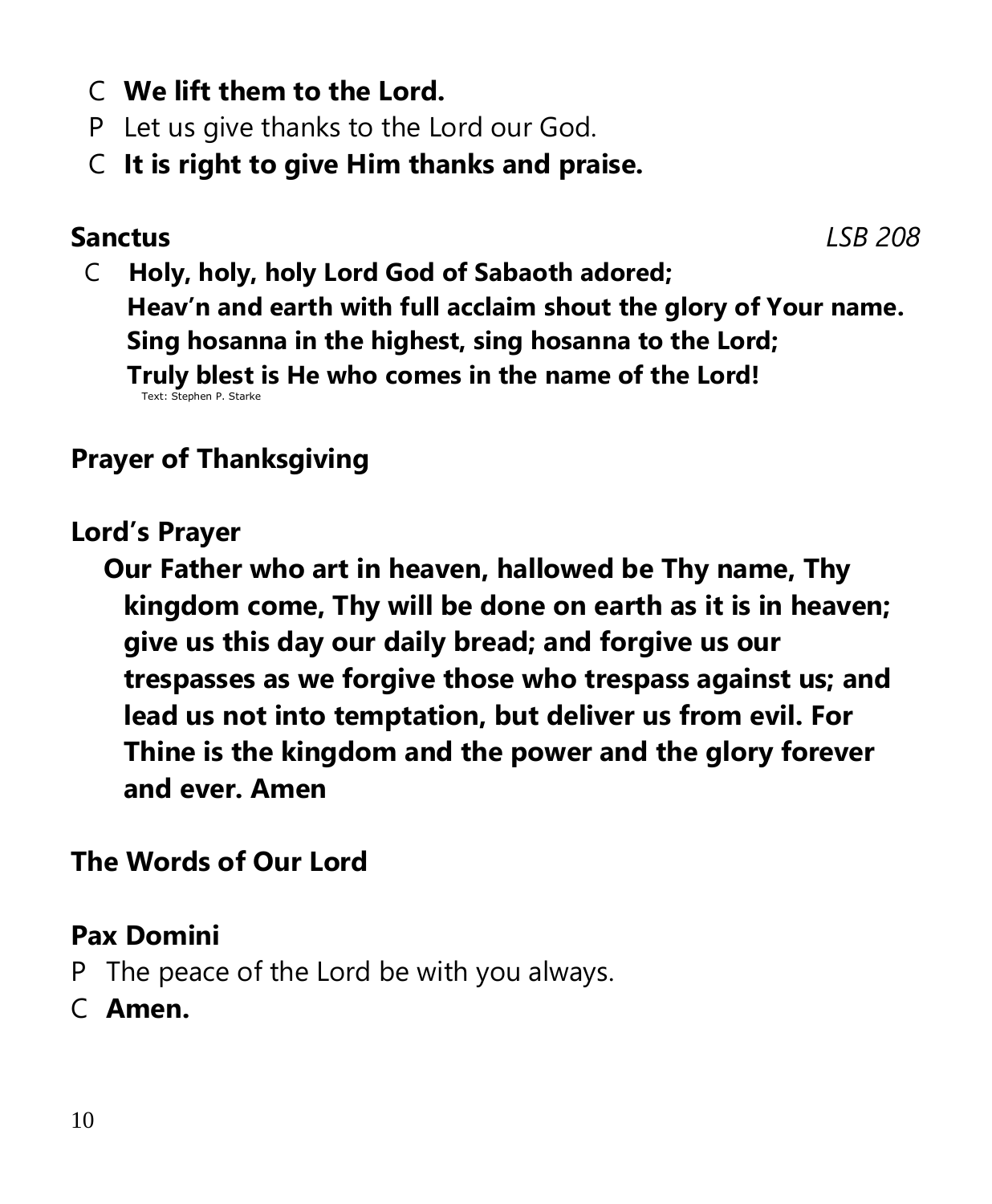# **Agnus Dei** *LSB 210*

- C **1 O Jesus Christ, true Lamb of God, You take the sin of the world away; O Jesus Christ, true Lamb of God, Have mercy on us, Lord, we pray.**
	- **2 O Jesus Christ, true Lamb of God, You take the sin of the world away; Have mercy on us, Jesus Christ, And grant us peace, O Lord, we pray.**

#### **798 The God of Abraham Praise**

1 The God of Abr'ham praise, Who reigns enthroned above; Ancient of everlasting days And God of love. Jehovah, great I AM! By earth and heav'n confessed; I bow and bless the sacred name Forever blest.

2 The God of Abr'ham praise, At whose supreme command From earth I rise and seek the joys At His right hand. I all on earth forsake, Its wisdom, fame, and pow'r, And Him my only portion make, My shield and tow'r.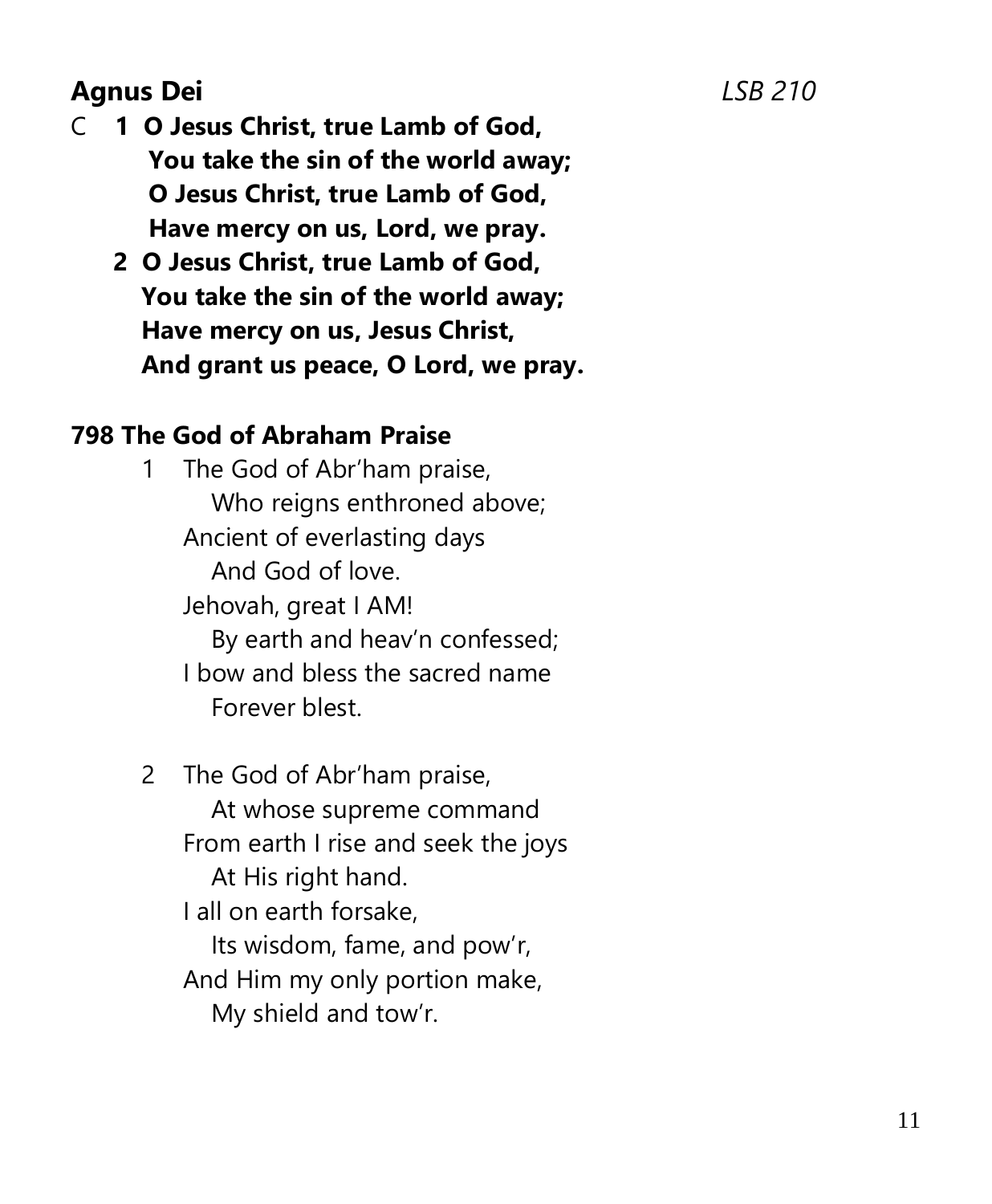3 The God of Abr'ham praise, Whose all-sufficient grace Shall guide me all my pilgrim days In all my ways. He deigns to call me friend; He calls Himself my God. And He shall save me to the end Through Jesus' blood.

- 4 He by Himself has sworn; I on His oath depend. I shall, on eagle wings upborne, To heav'n ascend. I shall behold His face; I shall His pow'r adore And sing the wonders of His grace Forevermore.
- 5 Though nature's strength decay, And earth and hell withstand, To Canaan's bounds I urge my way At His command. The wat'ry deep I pass, With Jesus in my view, And through the howling wilderness My way pursue.
- 6 The goodly land I see, With peace and plenty blest: A land of sacred liberty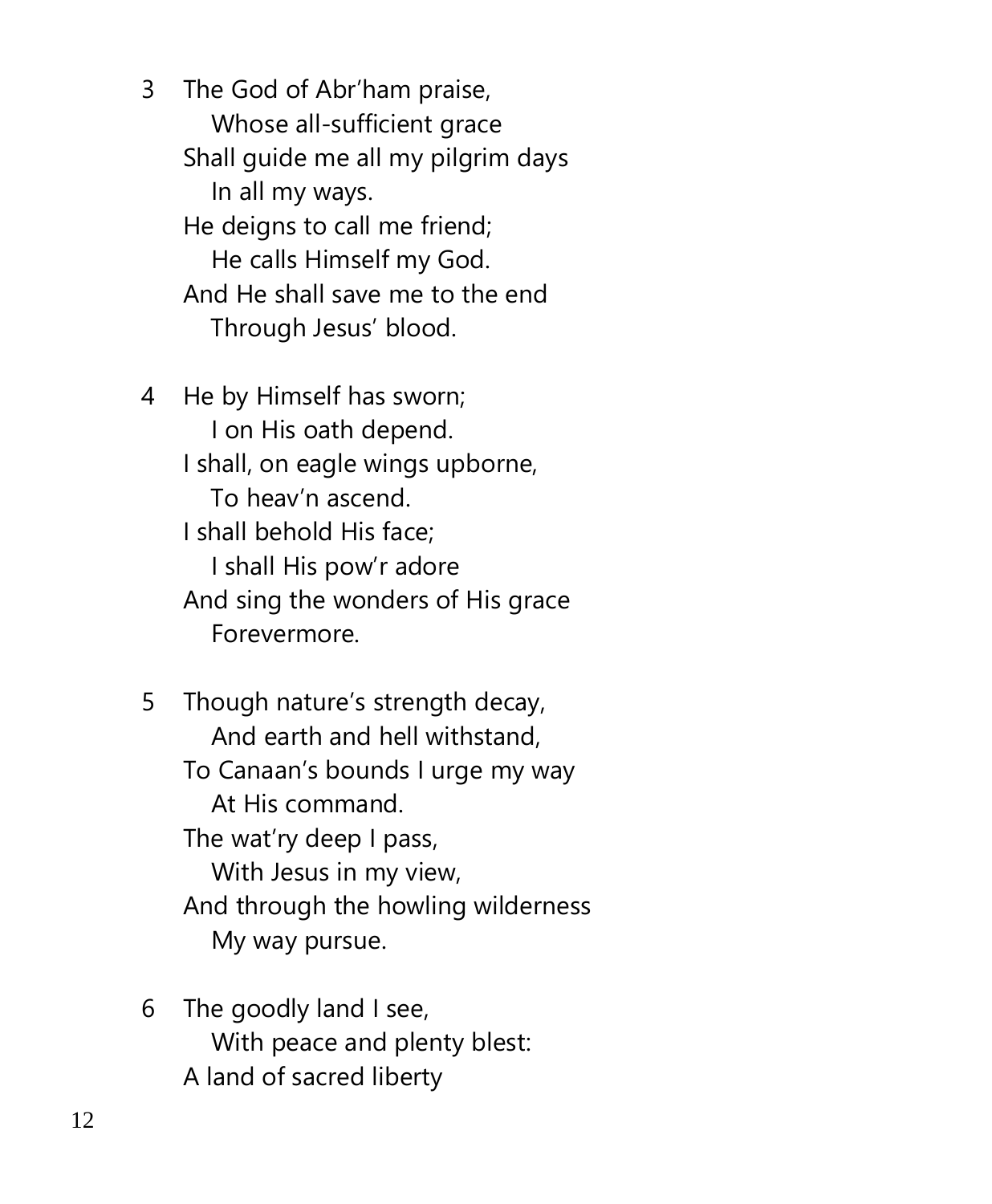And endless rest. There milk and honey flow, And oil and wine abound, And trees of life forever grow With mercy crowned.

7 There dwells the Lord our king, The Lord our righteousness, Triumphant o'er the world and sin, The Prince of Peace. On Zion's sacred height His kingdom He maintains And glorious with His saints in light Forever reigns.

8 The God who reigns on high The great archangels sing, And "Holy, holy, holy!" cry, "Almighty King! Who was and is the same And evermore shall be: Jehovah, Father, great I AM! We worship Thee!"

 $D<sub>9</sub>$ The whole triumphant host Give thanks to God on high. "Hail, Father, Son, and Holy Ghost!" They ever cry. Hail, Abr'ham's God and mine! I join the heav'nly lays: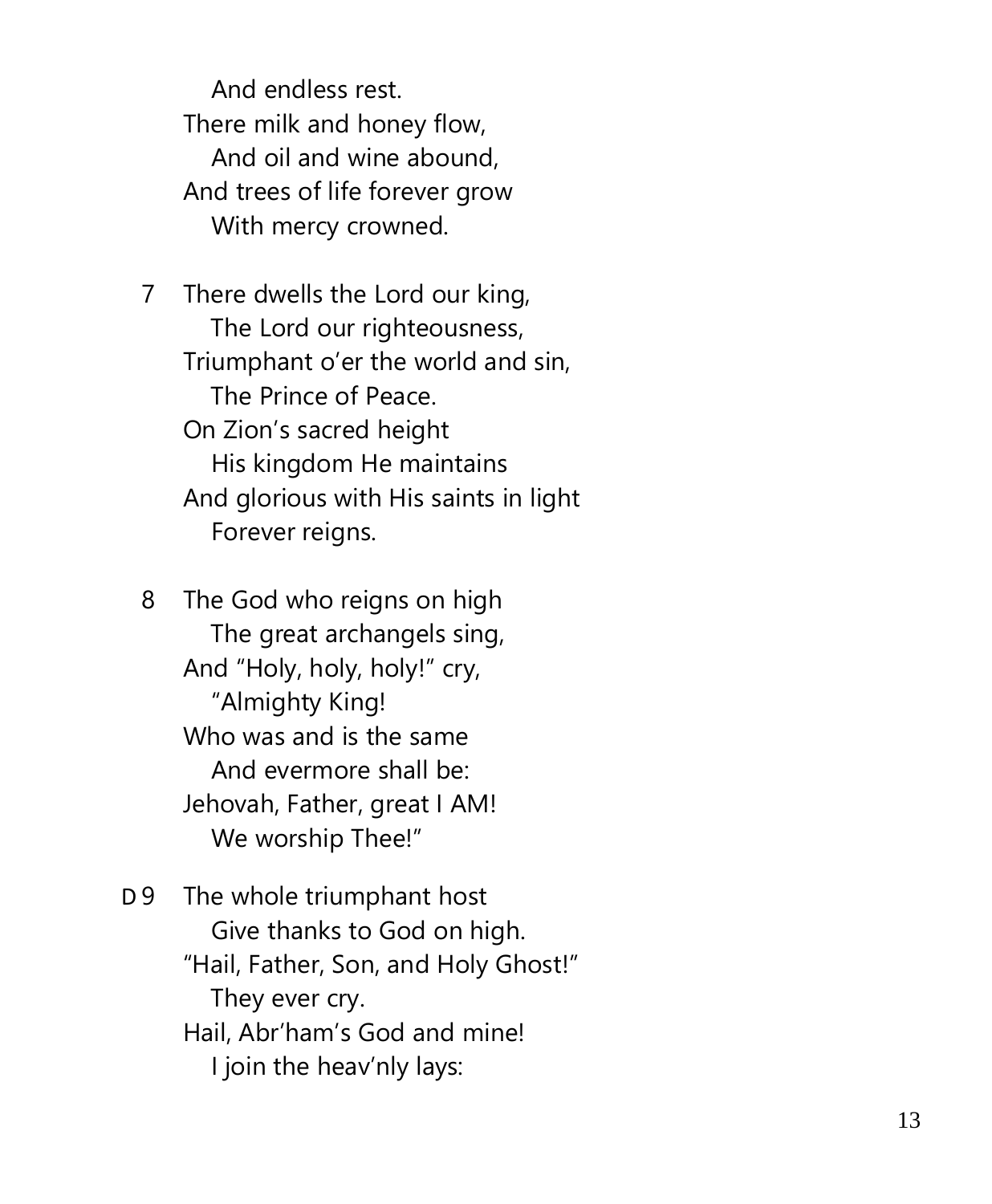All might and majesty are Thine And endless praise!

# **543 What Wondrous Love Is This**

1 What wondrous love is this, O my soul, O my soul! What wondrous love is this, O my soul! What wondrous love is this That caused the Lord of bliss To bear the dreadful curse for my soul, for my soul, To bear the dreadful curse for my soul! 2 When I was sinking down, sinking down, sinking down, When I was sinking down, sinking down, When I was sinking down Beneath God's righteous frown, Christ laid aside His crown for my soul, for my soul, Christ laid aside His crown for my soul. 3 To God and to the Lamb I will sing, I will sing; To God and to the Lamb I will sing; To God and to the Lamb, Who is the great I AM, While millions join the theme, I will sing, I will sing, While millions join the theme, I will sing. 4 And when from death I'm free, I'll sing on, I'll sing on; And when from death I'm free, I'll sing on. And when from death I'm free, I'll sing His love for me, And through eternity I'll sing on, I'll sing on, And through eternity I'll sing on.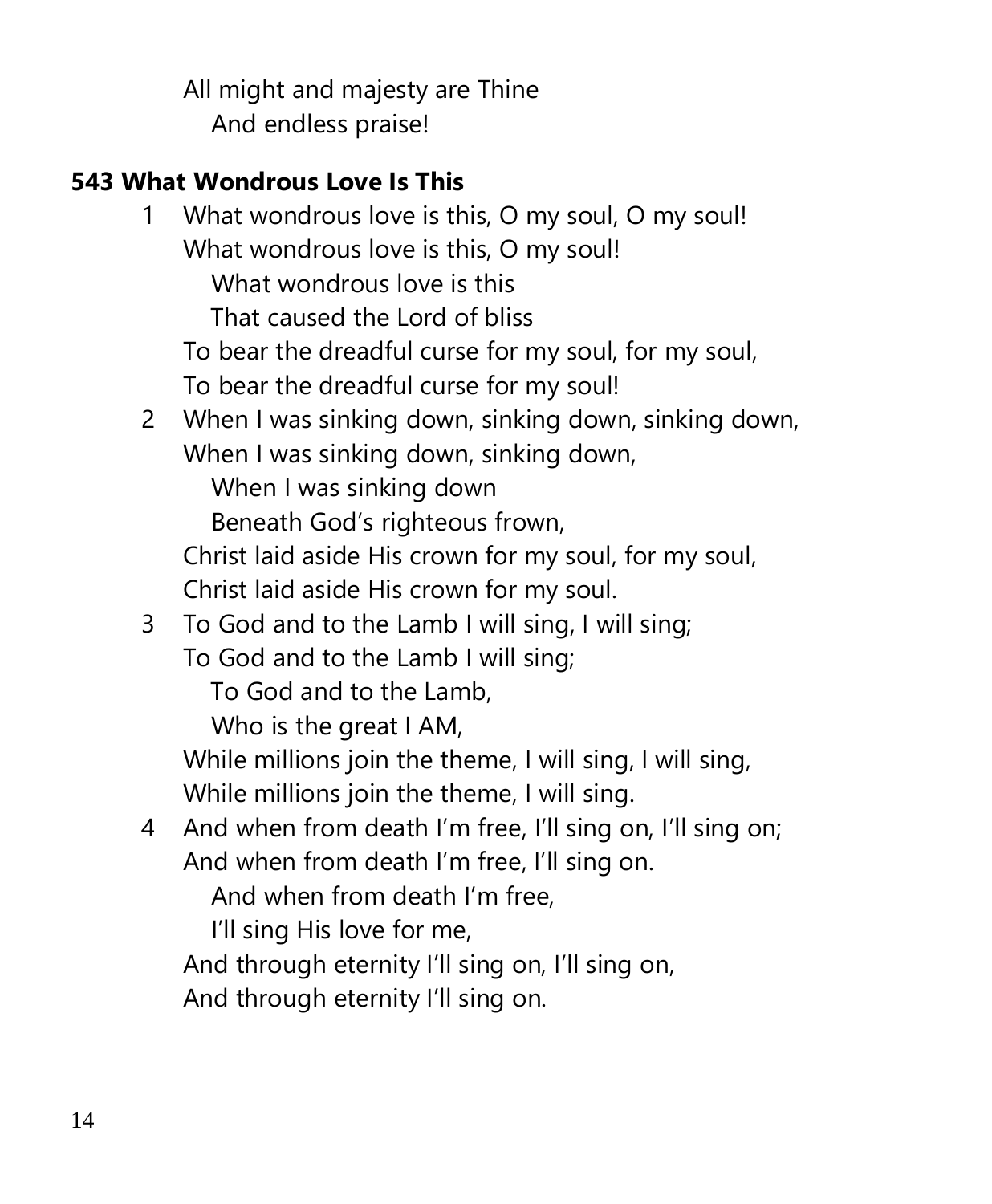## **Nunc Dimittis** *LSB 211*

- C **1 O Lord, now let Your servant Depart in heav'nly peace, For I have seen the glory Of Your redeeming grace: A light to lead the Gentiles Unto Your holy hill, The glory of Your people, Your chosen Israel.**
	- **2 All glory to the Father, All glory to the Son, All glory to the Spirit, Forever Three in One; For as in the beginning, Is now, shall ever be, God's triune name resounding Through all eternity.**

## **Post-Communion Collect**

## **Benedicamus & Benediction** *LSB 212*

#### **728 How Firm a Foundation**

1 How firm a foundation, O saints of the Lord, Is laid for your faith in His excellent Word! What more can He say than to you He has said Who unto the Savior for refuge have fled?